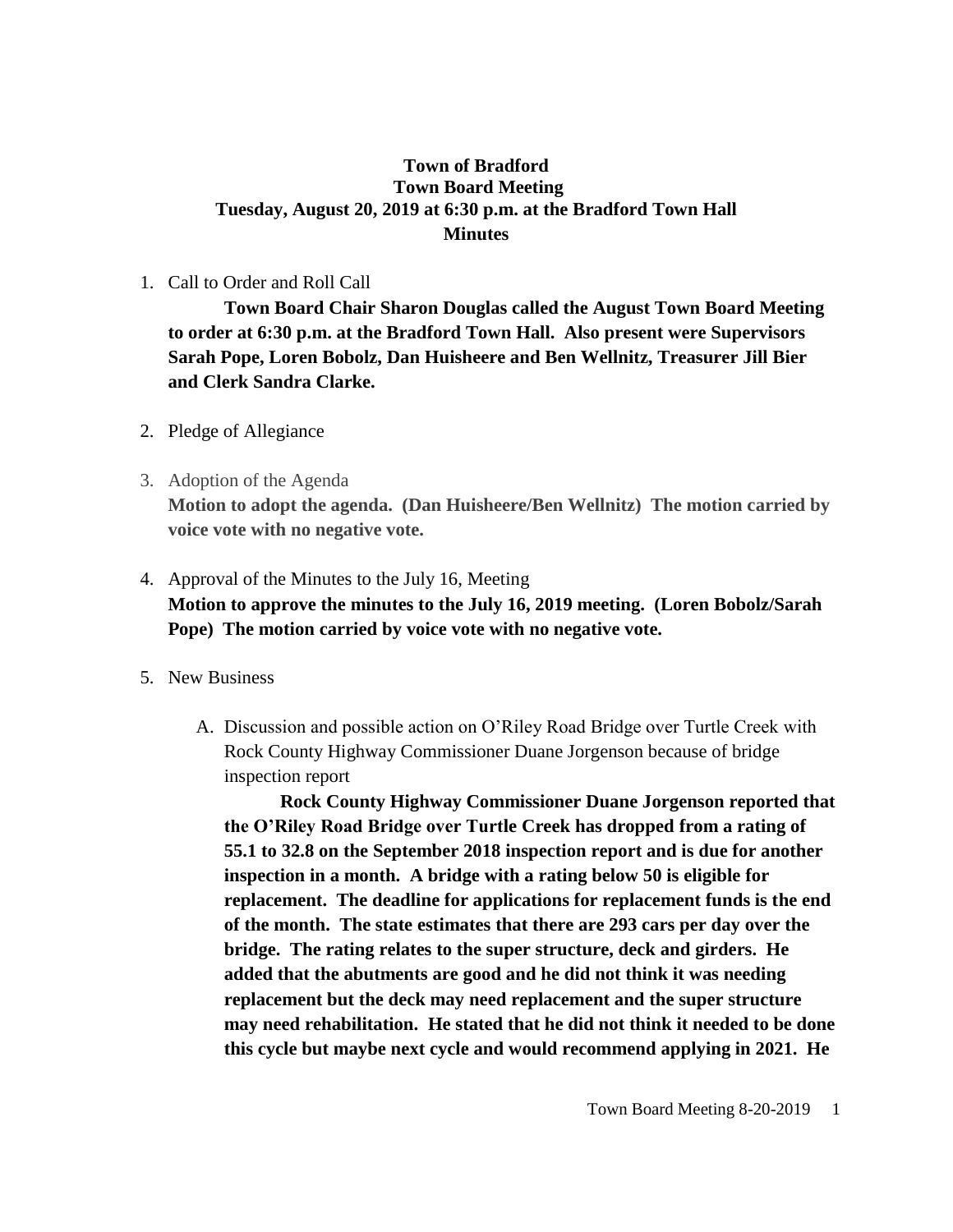**added that if next month the inspection report shows a problem then they could repair or post a weight limit.** 

**Duane Jorgenson reported that's on the Emerald Grove Road Railroad Bridge the boring hit bedrock at 17 feet which was really shallow. He stated that they may do a spread footing instead of pads.**

B. Discussion and action on Mike Mulligan complaint on business in Emerald Grove at 8237 E. U.S. Highway 14

**Chair Sharon Douglas addressed the questions Mike Mulligan had presented at the last meeting. She stated that the Town does not have a nuisance ordinance. The Town does have Village Powers. They can remove a conditional use permit. She did not tell Dennis Rogers that he could not put up a berm on his property and she checked with the County who said they had not said he could not put up a berm. She stated that the sand bags were removed from around the neighbor's house. Mike Mulligan stated that they were along the fence. They are not impeding the waterway.** 

**Sharon Douglas stated that she had looked up the state statues Mike Mulligan had listed in his complaint and found they had been taken from the Town of Barry. Statue 29.038 was the local regulation of wildlife which did not pertain to this matter. Statue 64.047 was a noxious weed ordinance and the leasee has mowed the property. Statue 66.0407 is an ordinance on razing buildings which does not pertain to this. One ordinance is the definitions and one ordinance is storage of junk vehicles which does not pertain.** 

**Erica who leases the property for her business stated that she has cleaned up the place. Concerning the police calls to the property she stated she has had to alert the place because she cannot restrain someone from showing up. She stated that she has filed the paperwork for domestic violence and has the right to call when it is needed and they have a right to protect themselves. She stated that she has been trying to improve the property and some nights she was there late painting but she is finished now. On July 29th she received the license and will have nice, 2011, cars for sale. Monday through Friday the hours are 10 a.m. to 6 p.m. and Saturdays from 9 a.m. to 5 p.m.** 

**Mike Mulligan stated that it was a nonconforming use. Chair Sharon Douglas read the minutes to the 2012 meeting of the Town Board where the Board had approved the legal nonconforming use and added that the leasee has not extended or added on.**

C. Discussion and action on Richard Kuhlow driveway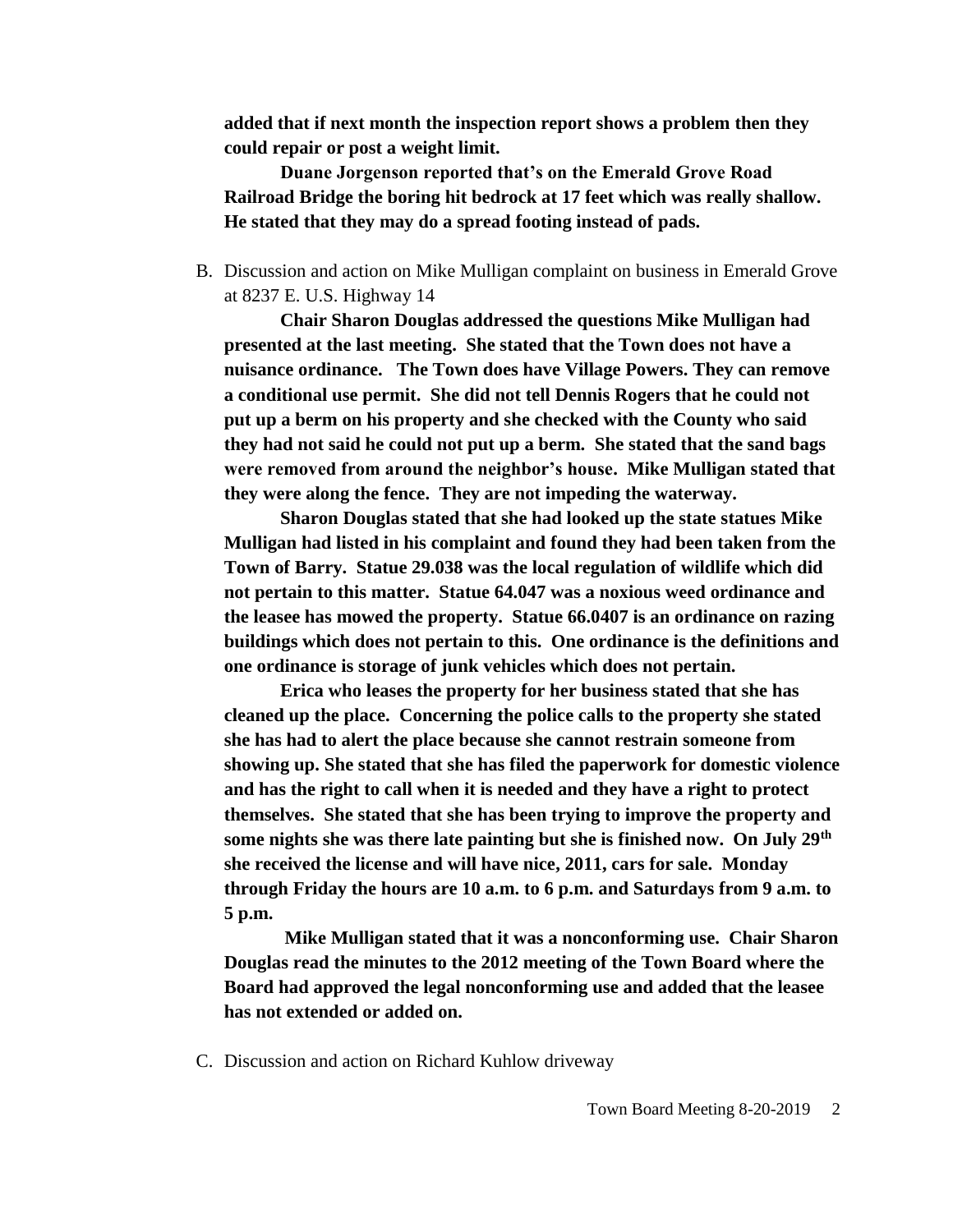Chair Sharon Douglas stated that they did not consider how the new pavement would raise the road and affect Richard Kuhlow's driveway. Richard Kuhlow stated that the road was raised and when he pulled out he was concerned that it would damage the asphalt. He had material added to his driveway and did the work himself to raise his driveway.

**Motion to approve the expense of \$718.92 for the driveway repair. (Sarah Pope/Ben Wellnitz) The motion carried by voice vote with no negative vote.**  Sarah Pope thanked Richard Kuhlow for doing the work.

- D. Discussion and action on Attorney Retainer for 2019-2020 **Motion to approve the attorney retainer fee for 2019-2020. (Loren Bobolz/Dan Hiuisheere) The motion carried by voice vote with no negative vote.**
- E. Discussion and action on property in foreclosure

**Treasurer Jill Bier reported that after September 13th judgement if no one shows up the property in foreclosure will be available to the Town, if the Town wants to purchase it and if not it will go to auction on October 29th . Last year two houses in Beloit owned by this property owner were purchased by Beloit.**

F. Discussion of 2020 Budget Preparation

**The clerk asked the board members to let her know of any changes for the coming year that would affect the budget as she is developing a preliminary budget.**

- G. Discussion and action on Veterans Service Lists for Mt. Philip Cemetery **Motion to approve the Veterans Service List for Mt. Philip Cemetery Association. (Loren Bobolz/Dan Huisheere) The motion carried by voice vote with no negative vote.**
- H. Discussion and action on report by Fire District Representative

Chair Sharon Douglas reported that the Fire District had 35 EMS and 17 Fire runs with a total to date of 262 runs. The Chairs and Clerks will meet on August 22<sup>nd</sup> with Chief Wright to work on the Fire District Budget. On August 29<sup>th</sup> the Fire District Board will meet to review the budget before it goes out to the municipalities. The furnace was replaced and Chief Wright will contact two contractors for estimates on the pavement repair. The mail is delivered directly to the fire station and routine monthly bills will be paid online instead of waiting for monthly approval to avoid late charges. The first of the year the fire chief's

Town Board Meeting 8-20-2019 3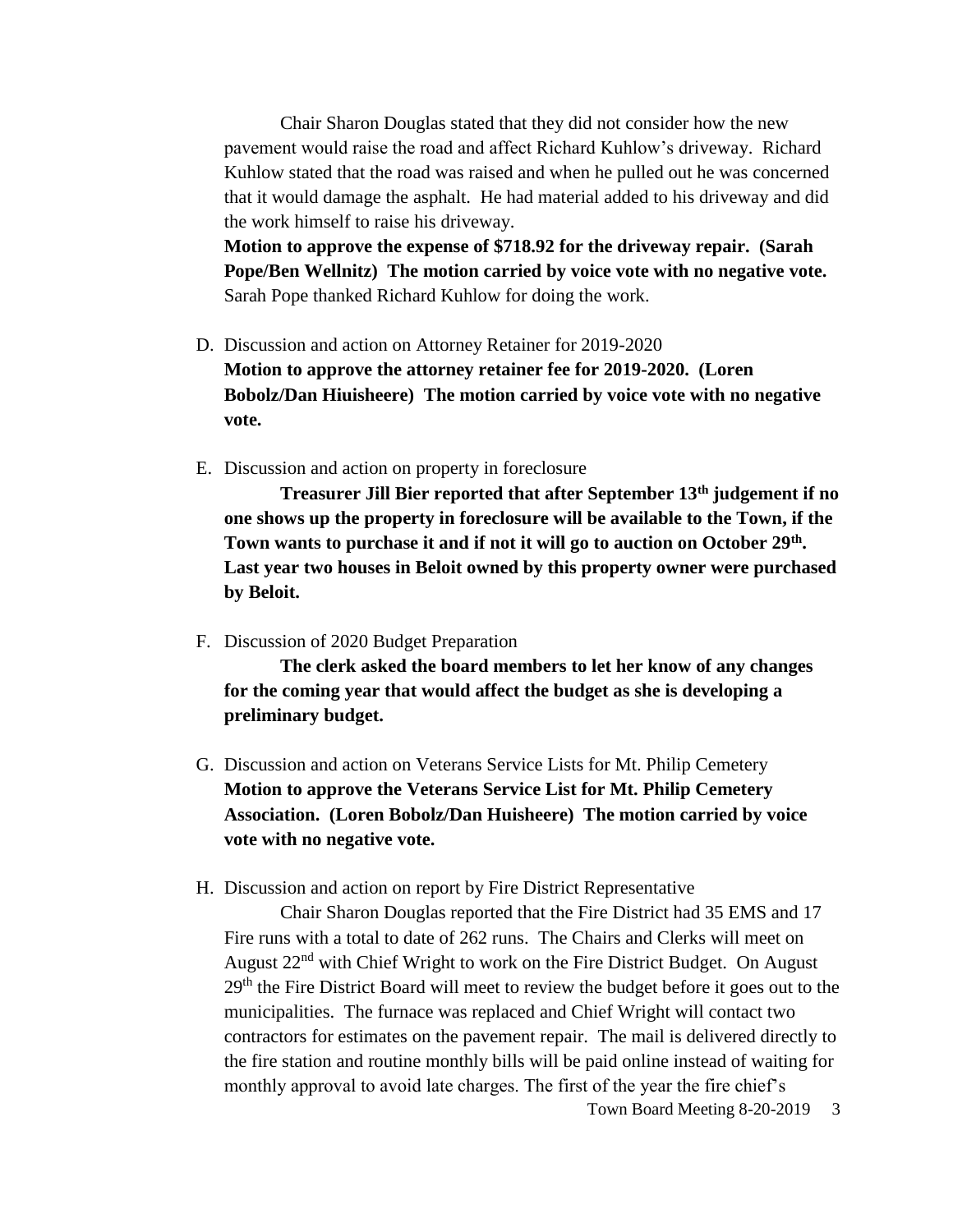replacement process will start. The Fire District Board wants to know whether the municipalities want a full or part time fire chief. In 2017 the salary for the full time administrator was approximately \$55,992.99 plus \$7,800 for insurance.

#### **I. Discussion of issue at Shady Hill Mobile Home Court**

**Chair Sharon Douglas reported that she had received a call from someone who informed her that there was a mobile home being gutted out. She went out there and spoke with the two gentlemen who were working on it and no one spoke English so he called a daughter and Sharon Douglas explained to her that no alterations could be done. The daughter told her that the manager had said it was okay. Sharon Douglas called Town Attorney Michael Oellerich and explained what was going on. Attorney Oellerich will send a certified letter to Mr. Merriam and also will call him to inform him that he needs to put a stop to this immediately. He will also send a letter to the park manager. Attorney Oellerich stated that he would put in the letter that an injunction would be put in place and that he would be fined on a daily basis if the work continued.** 

**Sharon Douglas again copied the amended ordinance that was printed in Spanish and left them with the mobile home park manager with the explicit instructions to hand these out to the residents as it appeared he had not done so with the previous copies. Chair Sharon Douglas stated that she had checked on this home on August 13th and no one was working on it and it was boarded up. She suggested that they need to keep checking at least every other day and see what Mr. Merriam's response will be. Building Inspector Greg Noll was contacted by the daughter and he then called the Chair and stated that he refused to give out any permits in the mobile home park and if the board expected him to enforce the provisions of the ordinance by authorizing and directing inspections to be made in the mobile home park he would not be continuing with the Town. According to the Town ordinance the only thing that the mobile home park was allowed to do was to add one 10 feet by 12 feet porch or deck which shall not contain a roof or walls and that the deck or porch must contain a railing around the exterior of the porch or deck as a safety precaution. There can be no other additions or alterations.**

**Chair Sharon Douglas asked how the board members felt about issuing zoning permits. It was suggested that the Sheriff's department be called before going to issue permits.** 

J. Discussion and action on Zoning Officer Report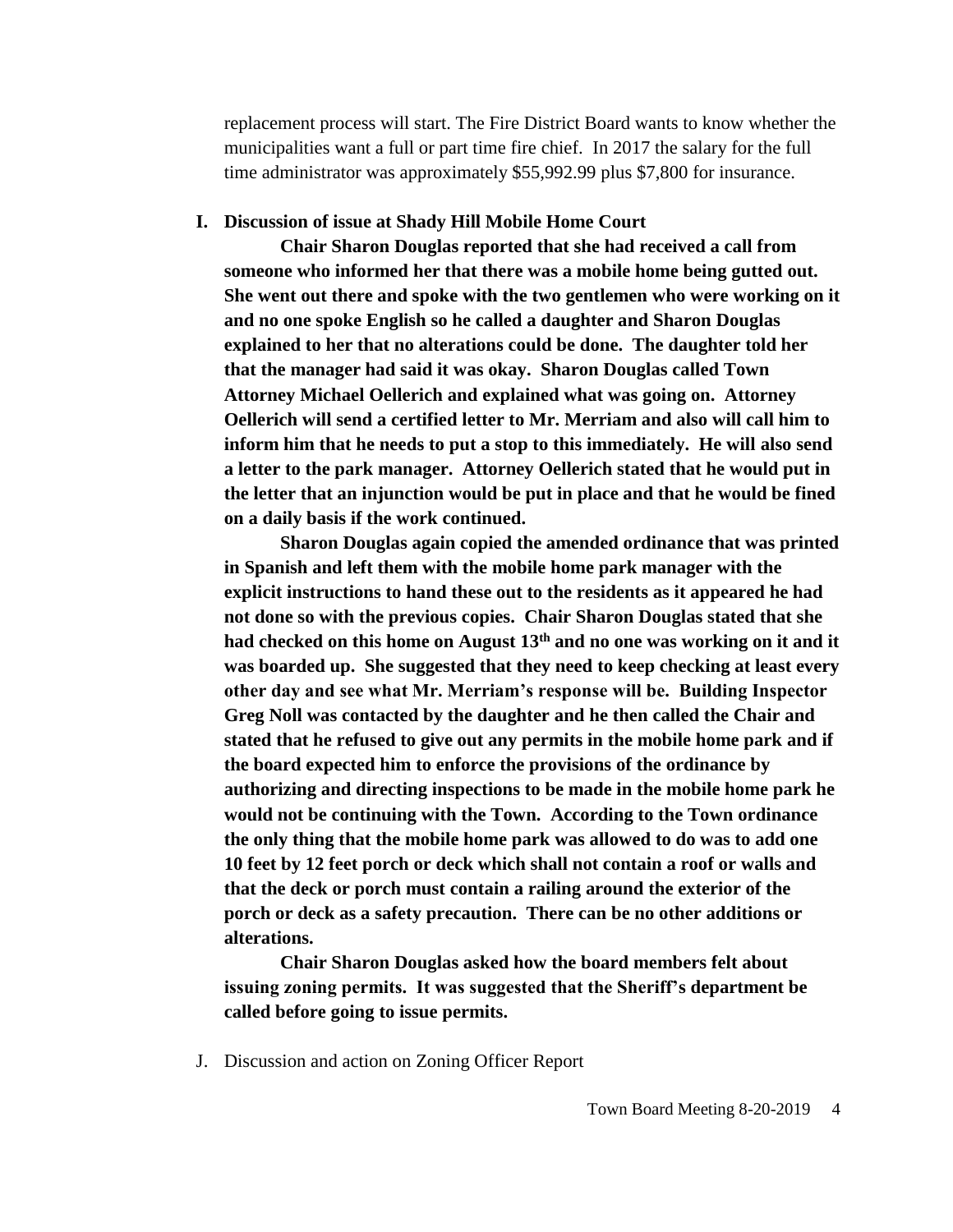### **There were no permits issued in May and June. In July a permit was issued to Loren Bobolz for an Ag building.**

- K. Discussion and action on Supervisors' evaluation of their sections of roads **Loren Bobolz will check on ditching on Minkey Road.**
- L. Discussion and action on roadwork, including but not limited to tree trimming, culvert repair and replacement, crack filling, ditching, shouldering, maintenance including replacement of signs and posts, paver repair, pot hole filling, Creek Road and Emerald Grove Bridge Projects

**Chair Sharon Douglas reported that on July 29th the board members replaced or put up new signs and posts. This was their second workday on signs and posts. On Friday August 16, 2019 Loren Bobolz, Dan Huisheere, Wayne and Sharon Douglas put in new posts and stop ahead signs on Creek Road by Gordy Rye's and replaced the stop sign and post. On the south side of the intersection of Creek Road and Carvers Rock Road by Mark Welch's they put in a new post and sign and replaced the short post on the north side of the intersection. A stop ahead sign was put up on O'Riley Road going toward B-C Townline Road. The post at Carvers Rock and B-C Townline was replaced and a new post and stop ahead sign was put in. The "No Thru Truck" sign by Herbie Renner Jr. will stay where it is because of the huge gas pipeline that runs through the area. After the corn is harvested branches will be cut around the sign. The cold patch material was used up so on July 25th Bob Bier picked up 10 tons of cold patch material. Jim Churchill asked Loren Bobolz about getting cold patch to fix areas on Rye Drive and then he will reimburse the Town.**

**Chair Sharon Douglas reported that she has cleared the overgrown brush on two sets of guardrails on Emerald Grove Road and also on O'Riley Road Bridge over Turtle Creek. She added that they need to have a chain saw to cut the brush back on the Creek Road Bridge over Turtle Creek. Ben Wellnitz volunteered to do this. Wayne and Sharon Douglas removed a large and a small limb that were on Carvers Rock Road between Larsen Road and the park with the help of two young men who stopped. The limbs are in the east ditch and will need to be cut up with a chain saw.**

**Chair Sharon Douglas called Crack Filling Service and added the area on the new pavement on Waite Road to the list.** 

M. Discussion and action on Town Hall Repair Committee Report **Nothing to report.**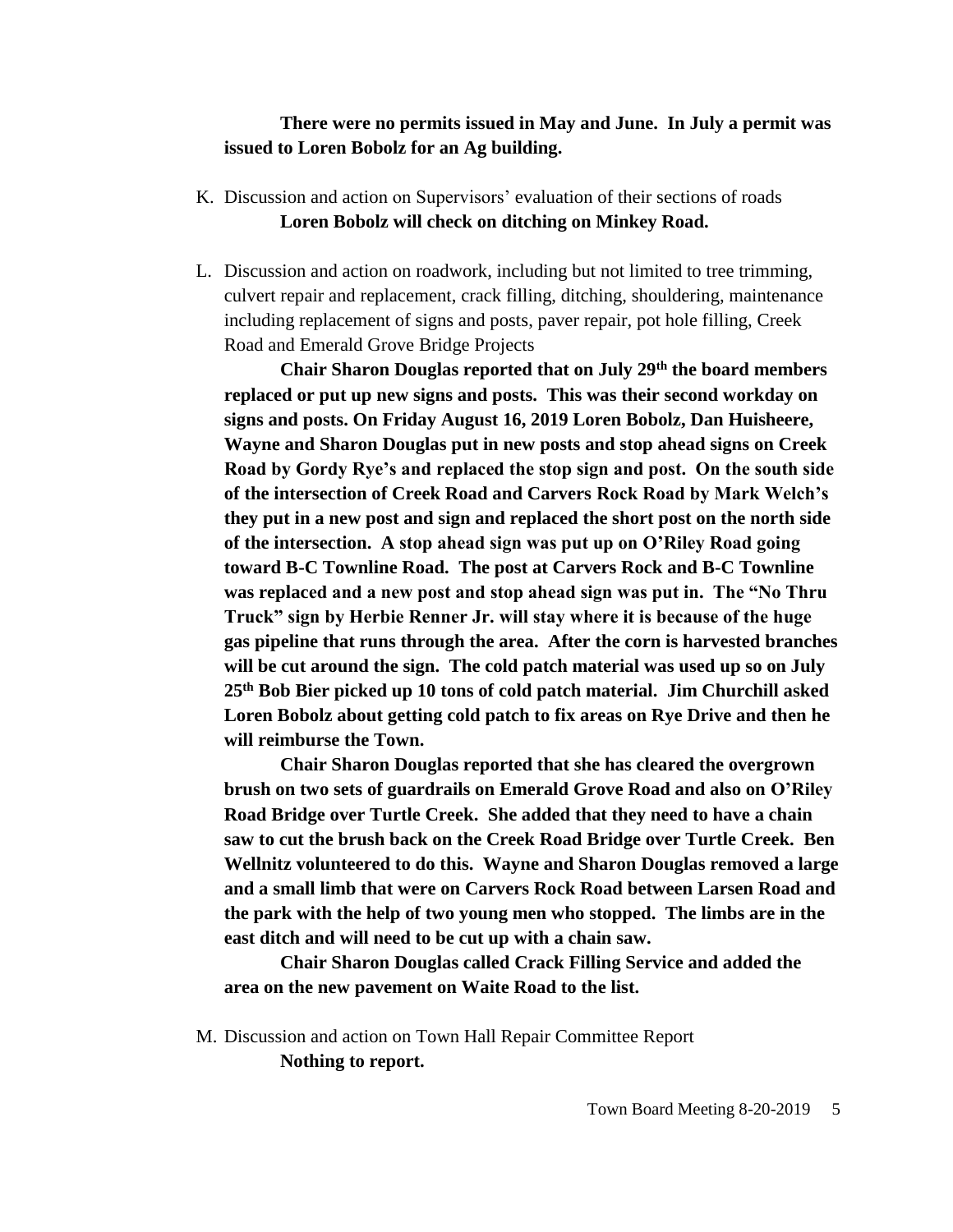- N. Discussion and action on approval of Driveway Permit Applications **No applications were received.**
- O. Discussion and action on approval of Utility Permit Applications **No applications were received.**
- P. Discussion and action on 2019 Equalized Value Report **The report was reviewed.**
- Q. Discussion and action on approval of Memorandum of Agreement for WisVote Services for 2020-2021

**Motion to approve the Memorandum of Agreement for WisVote Services for 2020-2021. (Sarah Pope/Dan Huisheere) The motion carried by voice vote with no negative vote.**

6. Citizen Participation

**None.**

- 7. Announcements and Reports
	- **a. The September Town Board meeting will be held on Tuesday, September 17, 2019 at 6:30 p.m. at the Bradford Town Hall.**
	- **b. The Rock County Sheriff's Report was reviewed.**
	- **c. The 2019 Clean Sweep Program will be Saturday, August 24, 9-11 am, Rock County Public Works garage, 3715 Newville Rd., Janesville.**
	- **d. The Preliminary Population estimate for January 1, 2019 is 1,063 which is a decrease of 58 people or approximately 5.2% since the 2010 census.**
	- **e. The 2019 2% Fire Dues payment is \$3,888.92.**
	- **f. The 2019 July payment Shared Revenue is \$2,276.58.**
	- **g. Chair Sharon Douglas reported that she had chosen September 4th, 2019 to do the Paser road rating and asked that if any members were interested in coming along that they contact her.**
- 8. Treasurer's Report

**Motion to approve the Treasurer's Report. (Sarah Pope/Loren Bobolz) The motion carried by voice vote with no negative vote.**

9. Bills for Approval

Jill Bier presented a delivery ticket for the cold patch just picked up from Wolf Paving.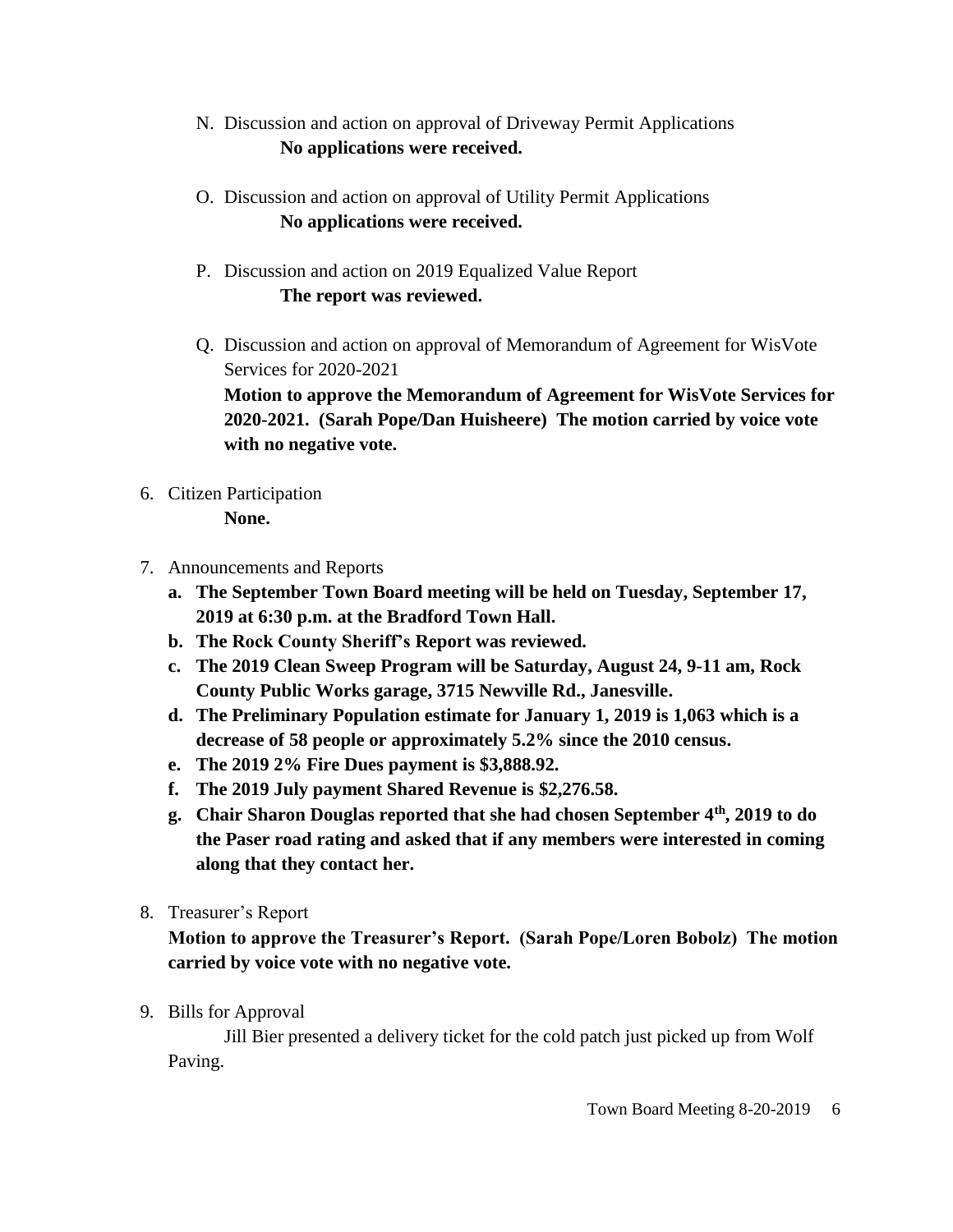**Motion to add the ticket for Wolf Paving for \$1,264.54 for cold patch to the bills for payment. (Ben Wellnitz/Dan Huisheere) The motion carried by voice vote with no negative vote.**

**Motion to approve the bills for payment. (Loren Bobolz/Sarah Pope) The motion carried by voice vote with no negative vote.**

10. Adjournment

**Motion to adjourn. (Ben Wellnitz/Dan Huisheere) The motion carried by voice vote with no negative vote. The meeting was adjourned at 8:45 p.m.**

> **Respectfully submitted, Sandra Clarke, Clerk**

## **Note: Bolded items are minutes. Items not bolded are Clerk's notes. These are draft minutes to be approved at Town Board Meeting on September 17, 2019.**

Bills for Approval

| <b>Rock Energy Cooperative</b>           | Town Hall Light                                           | \$25.52   |
|------------------------------------------|-----------------------------------------------------------|-----------|
| <b>Alliant Energy</b>                    | Hwy. exp.-street lights                                   | 55.24     |
| <b>Rock Valley Publishing LLC</b>        | Publications-recycling exp.-11.59,<br>Town Bd. exp.-53.95 | 65.54     |
| Lentells Disposal                        | Recycling                                                 | 400.00    |
| <b>Clinton Community School District</b> | <b>Monthly Parking Permit Fees-</b><br>$(\mathrm{July})$  |           |
| Pat's Services, Inc.                     | Town Hall exp.-<br>$(7/06 \text{ to } 8/02/2019)$         | 90.00     |
| Nowlan & Mouat LLP                       | Legal Fees-                                               |           |
| Wisconsin Dept. of Justice               | Town Bd. exp. - Record checks                             | 7.00      |
| <b>Clinton Fire Protection District</b>  | 2% Fire Dues                                              | 3,888.92  |
| <b>Clinton Fire Protection District</b>  | Second $\frac{1}{2}$ Fire Budget                          | 57,657.50 |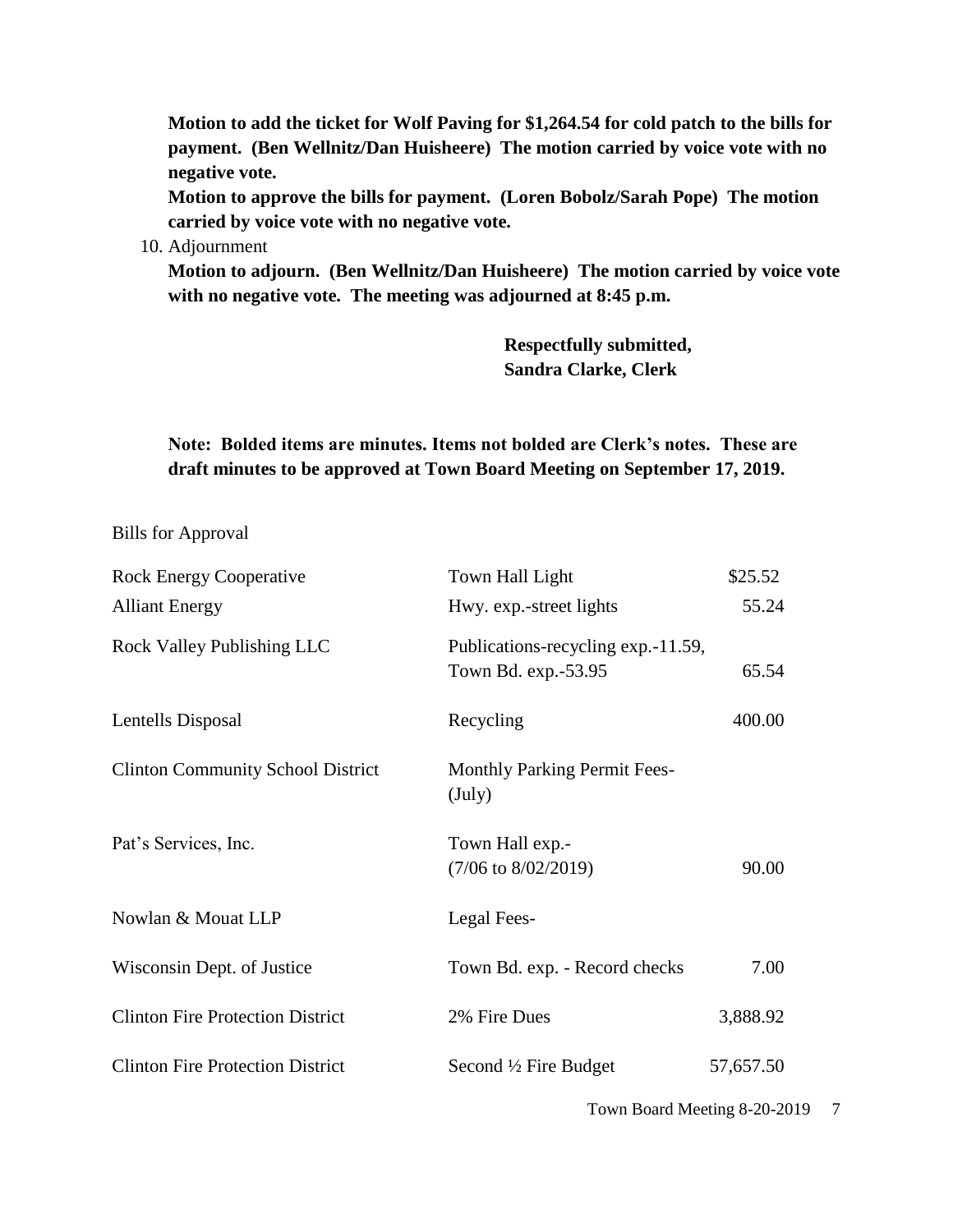| Gail Kuhlow                                                        | Town Hall exp.-mowing                                                                                                                                      | 400.00          |
|--------------------------------------------------------------------|------------------------------------------------------------------------------------------------------------------------------------------------------------|-----------------|
| Rock County Land Conservation Dept.                                | Donation- Clean Sweep                                                                                                                                      | 250.00          |
| <b>Landmark Services Cooperative</b>                               | Town Hall exp.-propane                                                                                                                                     | 298.71          |
| <b>Johns Excavating</b>                                            | Hwy. exp.-2 loads stone for<br>Serl Road-460.00,<br>Larsen Rd. clean out ditch and haul<br>Away -300.00                                                    | 760.00          |
| Batterman Co. Inc.                                                 | Hwy. exp.-Construction Management<br>Services-Creek & Carvers Rock-8,493.00<br>minus 512.50 for DNR Wetland Disturbance<br>Permit refund<br>7,980.50       |                 |
| Ayre Excavating, LLC                                               | Hwy. exp. - TRID project first<br>Payment                                                                                                                  | 162,051.29      |
| <b>Richard Kuhlow</b>                                              | Hwy. exp. -                                                                                                                                                | 718.92          |
| Rock County Dept. of Public Works                                  | Hwy. $exp. -$ engineering fees-<br>Creek Rd. RR Bridge=894.92,<br>Emerald Grove Rd. RR Bridge=<br>543.75, plus 4.56% administration<br>Support<br>1,504.27 |                 |
|                                                                    | <b>Subtotal Expenses</b>                                                                                                                                   | \$236,153.41    |
| <b>Added at meeting:</b><br><b>Wolf Paving and Excavating Inc.</b> | Hwy. exp. - 10.5 tons cold patch                                                                                                                           | <u>1,264.54</u> |
|                                                                    | <b>Total Expenses</b>                                                                                                                                      | \$237,417.95    |